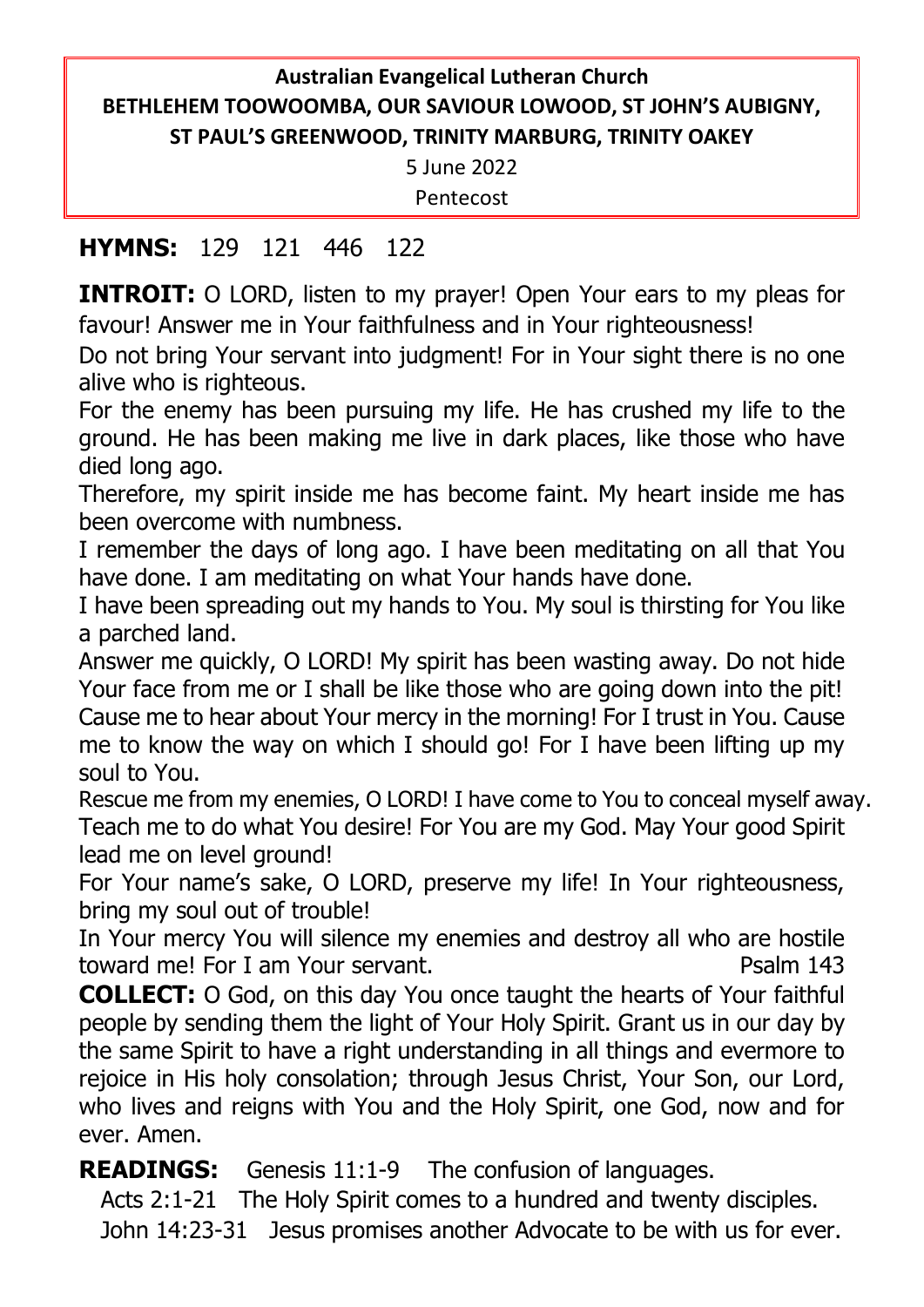### **SERMON:** Acts 2:1-21 EVERYONE WHO CALLS ON THE NAME OF THE LORD WILL BE SAVED

Welcome to all worshipping with us today! Pastor Peter Ziebell, Phone 0407583922. Email him at [paziebell@gmail.com](mailto:paziebell@gmail.com) or to the church office at [ddaelc@gmail.com.](mailto:ddaelc@gmail.com) **Please notify pastor of anyone who is unwell or in need of a visit.** 

#### **THE RESURRECTION IS PRACTICAL**

The resurrection is practical. In fact, there is nothing more practical on earth. Resurrection means to be raised from the dead. So, even though one dies, it does not mean the end. It makes death temporary. It is our hope. After all, Christians do not get ahead in this life because of their faith.

We live, if we believe in Christ's forgiveness, knowing that we shall be raised by Christ. No matter what happens here, the spectre of death, our enemy, cannot overwhelm our victory in Christ. Sin has already been defeated and grace reigns in our Lord. And even now we live in Him, partaking of His righteousness, having been grafted into His body. So Christ's resurrection is not just a historical fact, or a long-ago memory, distant from our daily life. We who are dying and oppressed by sin are offered Christ's life - His own resurrection glory. So whoever turns from sin to Christ, truly lives. We do not necessarily live longer, suffer less, or have fewer difficulties - in fact, it is usually the opposite. But if we are raised, we suffer temporarily in the hope of life with Christ after we die. We shall be resurrected, following the pattern of Christ. This is the antidote to death, and gives meaning to everything in this sinful world. Without the teaching of resurrection, there is no true Christianity or salvation, but only an earthly and miserable pile of death: "*If in Christ we have hope in this life only, we are of all people most to be pitied*" (1 Cor. 15:19). We suffer for a short time, knowing that our goal is life eternal, which is only by the resurrection from the dead to glory.

Christ's resurrection is your resurrection. Jesus is life itself, in whom none are lost: "*I am the resurrection and the life. Whoever believes in Me, though he die, yet shall he live, and everyone who lives and believes in Me shall never die. Do you believe this?*" Our faith is not in a dead god, or a far away deity who cannot listen or help us - we have a specific God - Jesus, the Lord, who lives for us. His life is now ours, being communicated in the Word of forgiveness. Our faith is in God who is good and kind, because Jesus the Son of God took our place under the penalty of death, and rose from humanity's death for us. His life is now ours. His resurrection is our salvation from death and every last shred of guilt. Death is not your concern now, nor anything evil in this world.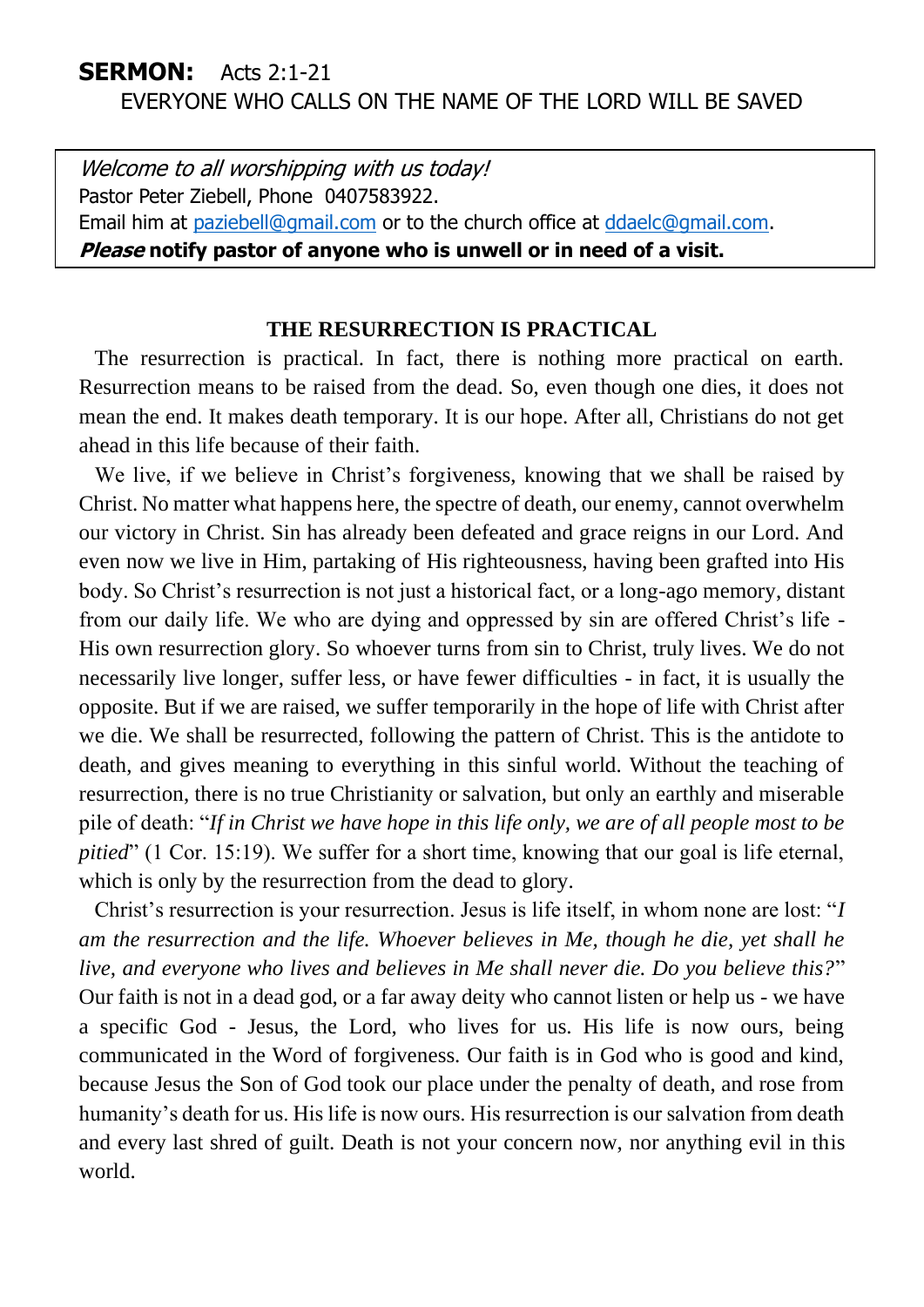So no one can gainsay your resurrection life. It is safe in Christ, having been already accomplished. No doctor can say you will not live forever. No problems or suffering can tell you that your life is over or not worth living - because Christ died and rose to never die again, in your place. Death is defeated for you. Christ's resurrection marks the completion of your salvation. Life is disbursed in the Word of God you hear. It is yours to have and to hold onto. It changes how every day is lived. No longer are you defeated and oppressed by sin, Christ has won life and it shines through in all we do, living in victory over hell and all punishment. We are rescued, since resurrection is certain and Christ does not lie. It is our life and the fact of our existence to be used against all troubles, evils, and the stings of death we face daily. It is eminently practical, because Christians are presented with death, the result of our sin, every day. Satan will not let us escape temptation and our flesh is with us until we die.

We do not see this victory right now, since we live by faith. We wait for it, knowing that Christ died for our sin before He was resurrected. So do not try to escape death or think it should be avoided for as long as possible. We need death, because without it, sin reigns. There is no resurrection without there first being a death to sin. You were baptised into Christ's death for all sin, in order that you would be raised with Christ also. "*For if we have been united with him in a death like His, we shall certainly be united with Him in a resurrection like His. We know that our old self was crucified with him in order that the body of sin might be brought to nothing, so that we would no longer be enslaved to sin. For one who has died has been set free from sin. Now if we have died with Christ, we believe that we shall also live with Him… So you also must consider yourselves dead to sin and alive to God in Christ Jesus*" (Rom. 6:6-11).

We die daily, continuing in our baptism, to live with Christ as resurrected. But no one dies to sin without gaining something much more than problems and daily dying. We live for Christ, not to get ahead in this world or find an easier life, but to please the Lord Jesus, who is the Lord over death. We serve and obey Him, without fear, already being resurrected in our mind - dead to sin and alive to Christ. We simply await the resurrection of the body, already having the news of peace with God. For we know who will judge the living and dead - Christ, who is our Lord. And He cannot deny us, since we are His right now who has already destroyed death and shattered its dominion. So we live for Him in thanks, not being afraid of suffering for doing right. His call alone gives true confidence in the face of all trials.

What we look and feel like now is not how things after the resurrection will be. Because true life in God does not end or disappoint, we must have an endpoint that lasts. This is what the Christian hope rests in: the resurrection beyond all sinful, earthly things.

Because Jesus lives, you also will live, since you will be raised to glory - like Christ is now. Christ is risen - let this be the most practical fact of your life, each and every day.